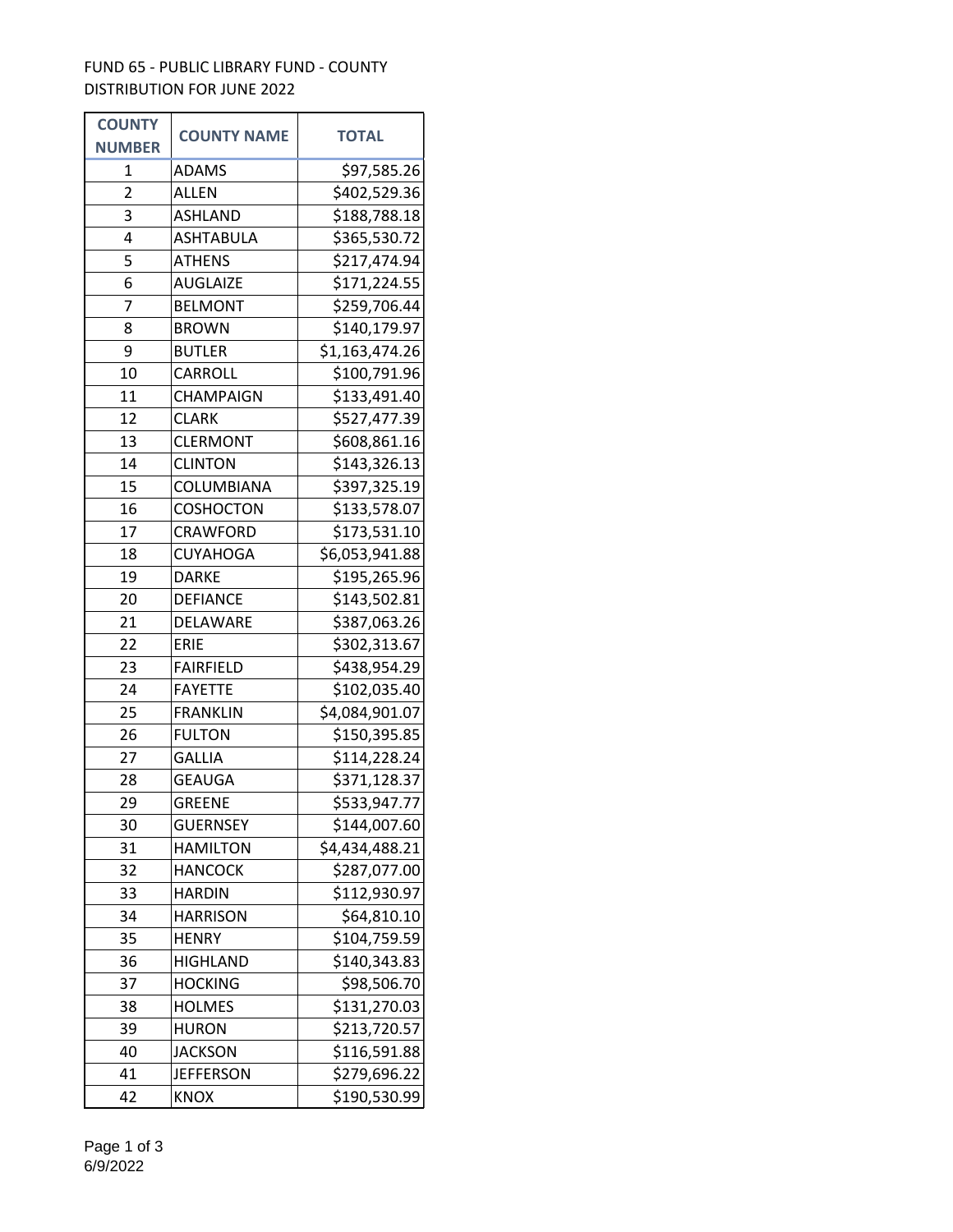## FUND 65 - PUBLIC LIBRARY FUND - COUNTY DISTRIBUTION FOR JUNE 2022

| <b>COUNTY</b> | <b>COUNTY NAME</b> | <b>TOTAL</b>   |
|---------------|--------------------|----------------|
| <b>NUMBER</b> |                    |                |
| 43            | LAKE               | \$848,093.73   |
| 44            | LAWRENCE           | \$226,220.53   |
| 45            | <b>LICKING</b>     | \$508,909.00   |
| 46            | LOGAN              | \$160,020.09   |
| 47            | LORAIN             | \$1,020,690.68 |
| 48            | <b>LUCAS</b>       | \$1,777,126.98 |
| 49            | <b>MADISON</b>     | \$143,499.46   |
| 50            | <b>MAHONING</b>    | \$962,316.75   |
| 51            | <b>MARION</b>      | \$237,299.38   |
| 52            | <b>MEDINA</b>      | \$513,171.92   |
| 53            | <b>MEIGS</b>       | \$84,549.46    |
| 54            | <b>MERCER</b>      | \$147,990.51   |
| 55            | <b>MIAMI</b>       | \$365,233.56   |
| 56            | <b>MONROE</b>      | \$54,460.62    |
| 57            | <b>MONTGOMERY</b>  | \$2,258,389.76 |
| 58            | <b>MORGAN</b>      | \$51,592.98    |
| 59            | <b>MORROW</b>      | \$109,498.30   |
| 60            | <b>MUSKINGUM</b>   | \$305,938.59   |
| 61            | <b>NOBLE</b>       | \$46,038.52    |
| 62            | <b>OTTAWA</b>      | \$151,275.00   |
| 63            | PAULDING           | \$72,249.93    |
| 64            | <b>PERRY</b>       | \$120,079.86   |
| 65            | <b>PICKAWAY</b>    | \$184,192.13   |
| 66            | <b>PIKE</b>        | \$95,282.06    |
| 67            | <b>PORTAGE</b>     | \$541,123.18   |
| 68            | <b>PREBLE</b>      | \$148,727.58   |
| 69            | <b>PUTNAM</b>      | \$123,872.30   |
| 70            | RICHLAND           | \$480,272.13   |
| 71            | <b>ROSS</b>        | \$263,057.67   |
| 72            | SANDUSKY           | \$225,871.41   |
| 73            | <b>SCIOTO</b>      | \$288,666.10   |
| 74            | <b>SENECA</b>      | \$220,324.44   |
| 75            | <b>SHELBY</b>      | \$173,550.43   |
| 76            | <b>STARK</b>       | \$1,433,142.41 |
| 77            | SUMMIT             | \$2,060,887.45 |
| 78            | <b>TRUMBULL</b>    | \$825,433.59   |
| 79            | <b>TUSCARAWAS</b>  | \$319,044.00   |
| 80            | <b>UNION</b>       | \$142,900.71   |
| 81            | <b>VAN WERT</b>    | \$109,454.82   |
| 82            | VINTON             | \$43,170.68    |
| 83            | WARREN             | \$538,361.43   |
| 84            | <b>WASHINGTON</b>  | \$228,204.19   |